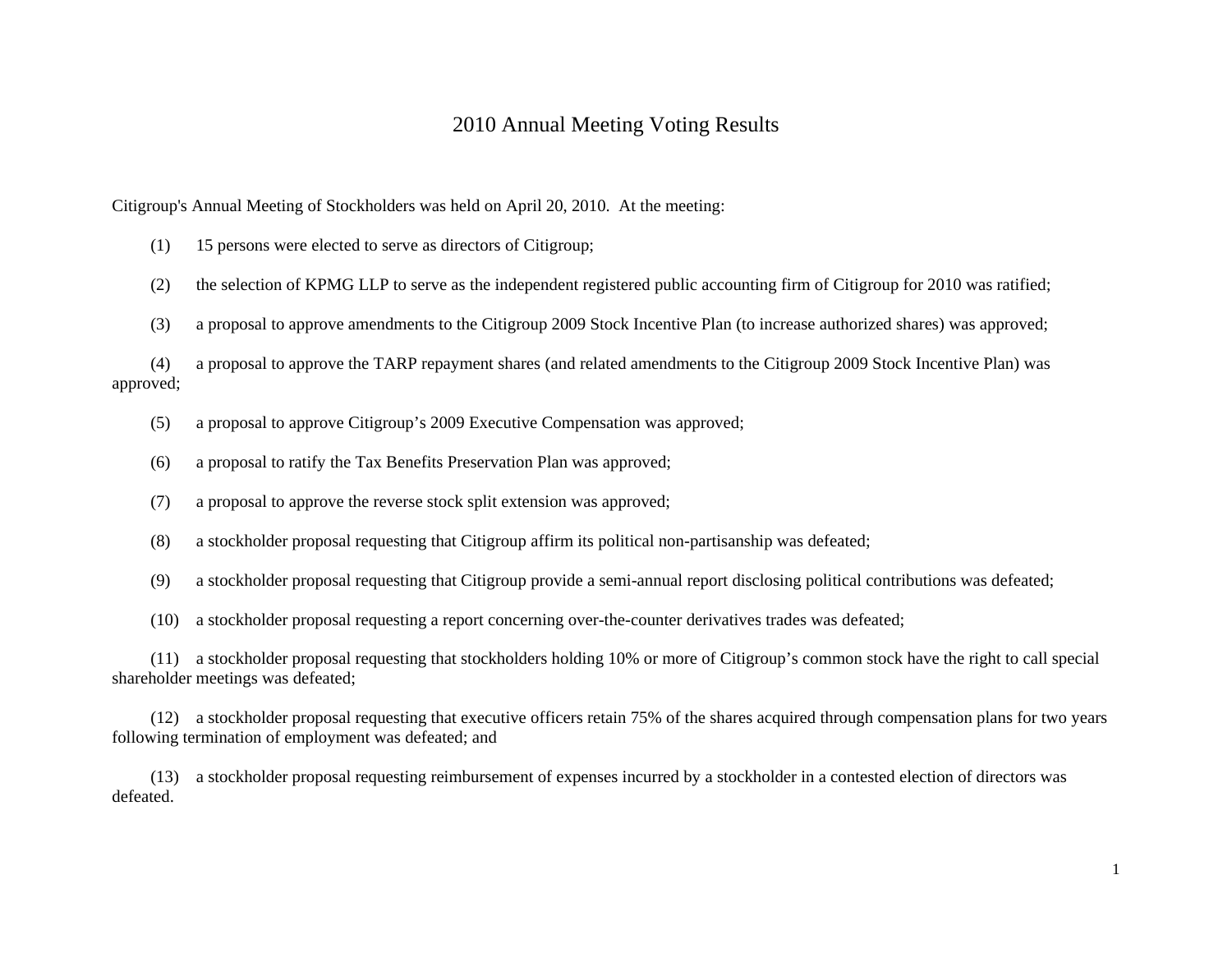Set forth below, with respect to each such matter, are the number of votes cast for or against, the number of abstentions and the number of broker non-votes.

|                                                                                      | <b>FOR</b>     | <b>AGAINST</b> | <b>ABSTAINED</b> | <b>BROKER NON-VOTES</b> |
|--------------------------------------------------------------------------------------|----------------|----------------|------------------|-------------------------|
| (1) Election of Directors:                                                           |                |                |                  |                         |
| <b>NOMINEE</b>                                                                       |                |                |                  |                         |
| Alain J.P. Belda                                                                     | 17,113,919,759 | 995,750,227    | 43,435,296       | 4,089,313,660           |
| Timothy C. Collins                                                                   | 17,943,946,874 | 162,492,494    | 46,663,796       | 4,089,315,777           |
| Jerry A. Grundhofer                                                                  | 17,978,858,675 | 129,586,582    | 44,660,018       | 4,089,313,666           |
| Robert L. Joss                                                                       | 17,533,167,662 | 574,412,592    | 45,525,108       | 4,089,313,579           |
| Andrew N. Liveris                                                                    | 17,407,100,051 | 699,729,613    | 46,275,610       | 4,089,313,667           |
| Michael E. O'Neill                                                                   | 17,975,884,146 | 132,746,926    | 44,477,111       | 4,089,310,759           |
| Vikram S. Pandit                                                                     | 17,960,784,958 | 155,548,601    | 36,778,097       | 4,089,307,285           |
| Richard D. Parsons                                                                   | 16,806,451,466 | 1,305,016,011  | 41,635,225       | 4,089,316,240           |
| Lawrence R. Ricciardi                                                                | 17,971,994,452 | 135,620,249    | 45,495,327       | 4,089,308,913           |
| Judith Rodin                                                                         | 17,431,837,970 | 677,395,570    | 43,876,485       | 4,089,308,916           |
| Robert L. Ryan                                                                       | 17,866,391,561 | 241,035,305    | 45,683,157       | 4,089,308,918           |
| Anthony M. Santomero                                                                 | 17,975,676,530 | 133,459,408    | 43,974,420       | 4,089,308,583           |
| Diana L. Taylor                                                                      | 17,983,999,025 | 123,839,334    | 45,271,580       | 4,089,309,002           |
| William S. Thompson, Jr.                                                             | 17,914,124,333 | 196,214,489    | 42,771,210       | 4,089,308,909           |
| Ernesto Zedillo                                                                      | 17,979,864,589 | 130,332,011    | 42,913,357       | 4,089,308,984           |
| (2) Ratification of<br><b>Independent Registered Public</b><br>Accounting Firm.      | 21,747,347,944 | 399, 872, 276  | 95,198,721       | $\theta$                |
| (3) Proposal to approve<br>amendments to the Citigroup 2009<br>Stock Incentive Plan. | 14,885,566,901 | 3,197,493,257  | 70,034,015       | 4,089,324,767           |
| (4) Proposal to approve<br><b>TARP</b> Repayment Shares.                             | 17,647,169,929 | 477,122,225    | 28,804,783       | 4,089,322,005           |